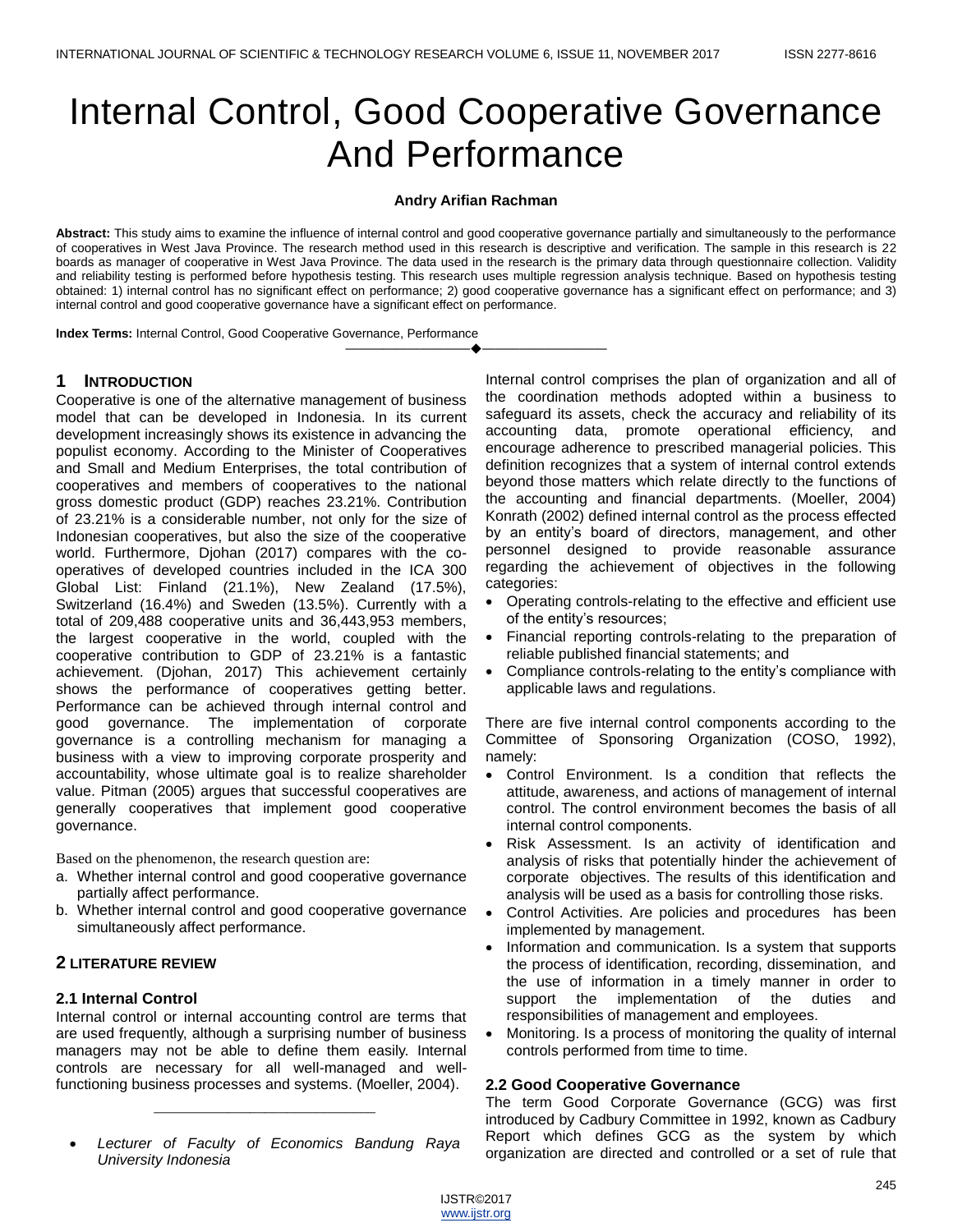define the relationship between shareholders, managers, creditors, the government, employee, and other internal and external stakeholders in respect to their rights and responsibilities. (Arafat, 2008) The Organization for Economic Cooperation and Development (OECD) (2004) defines corporate governance as follows: "Corporate governance is the systems by which business corporations are directed and controlled. The corporate governance structure specifies the distribution of rights and responsibilities among different participants in the corporation, such as the board, the managers, shareholders and other stakeholder, and the spells out the rules and procedure for making decisions on corporate affairs. By doing this, it also provides the structure through which the company objectives are set, and the means of attaining those objectives and monitoring performance." Good corporate governance is determined by a number of factors: effective codes of governance that lead to transparent reporting; effective board governance and process; effective independent directors; informed business decisions; a culture of risk management embedded in the organization as a whole; and shareholders actively interested in ensuring that good corporate governance is practiced. (Wallace and Zinkin, 2005) To achieve long-term success, GCG implementation needs to be based on high integrity. Therefore, we need a code of conduct that can be a reference for corporate organs and all employees in applying the values and business ethics so that it becomes part of the corporate culture. (KNKG, 2006) Every company should ensure that GCG principles are applied to every aspect of the business and across all levels of the company. GCG Principles of transparency, accountability, responsibility, independence, and fairness and equity are needed to achieve sustainability of the company with regard to stakeholders. (KNKG, 2006)**.** According to the World Council of Credit Unions, Inc. (2005), there are three elements in good cooperative governance, namely:

- External governance, consisting of transparency, compliance, and public accountability.
- Internal governance, consisting of structure, sustainability, balance, and accountability.
- Individual governance, consisting of integrity, competence, and commitment.

External governance of the cooperative management must have a commitment to provide information of its activities to members, regulators, and the public with a spirit of openness, financial statements made in accordance with generally acceptable accounting principles. The Board is obliged to comply with prevailing laws and regulations. (Munaldus et al., 2014). In internal governance, the World Council recommends an odd number of board compositions of between 5 and 9 people. The existence of rotation in the stewardship and sustainability functions, providing benefits for members in the balance of saving and borrowing. (WOCCU, 2005). Furthermore, in individual governance, the board or manager must have integrity that has no criminal background, or related legal cases, no relationship until the third degree in the board or in management or between management and management. The board must have the business and financial skills that are based on the interests of members, administrators willing and able to provide time for cooperatives. (Munaldus et al., 2014).

#### **2.3 Performance**

Understanding performance actually comes from the job performance is also called the actual performance, work performance, or achievement actually achieved by an employee. Performance (Moeheriono, 2009) is a description of the level of achievement of the implementation of an activity/program/policy in realizing the objectives, goals, mission, and vision of the organization contained in the strategic planning of an organization. Performance is the end result of activities with certain measurements selected to assess the performance of organizational units in achieving organizational goals (Wheelen and Hunger, 2010) Robbins in Moeheriono (2009) states that performance is an interaction function between Ability (A), Motivation (M), and Opportunity (O), so Performance = f  $(A \times M \times O)$  function of ability, motivation, and opportunity. According to the Lawyer model, individual performance can essentially be influenced by factors: a) expectations of rewards; b) encouragement; c) ability; d) needs and traits; e) perceptions of the task; f) internal and external rewards; and g) perceptions of the level of rewards and job satisfaction. Performance refers to something related to the activity of doing the work, in this case includes the results achieved work (Otley, 1999) in Anggarini and Puranto (2010). Performance is a construct that is multidimensional, the measurement also varies depending on the complexity of the factors that make up the performance. Performance is a description of the level of achievement of the implementation of an activity/program/policy in realizing the goals, mission, and vision of the organization contained in the strategic planning of an organization. Performance can be known only if the individual or group of individuals have predetermined success criteria (Anggarini and Puranto, 2010). This success criterion of goals or targets to be achieved. (Mahsun, 2006) According to the Association of Asian Confederation Of Credit Unions (AACCU, 2009) the performance evaluation of the board includes the following:

- Decision function. Includes how a good understanding of the intentions and objectives of the credit union (CU), the contribution to CU progress, does not intervene to management beyond its prudence, is critical, anticipates future issues, and appreciates the decisions made and The impact.
- Advisory functions. Can differentiate responsibilities between the board and management responsibilities, in carrying out the advisory functions of the board understands that it is the management prerogrative right to accept or modify the advice received from the board.
- Guardian function. Having an understanding of the rules and legislation, having a good understanding of financial statements, having a good understanding of assessing financial indicators, providing sufficient time to undertake a board role, understanding to analyze financial statements, separating personal interests from responsibilities as managers, and willing to sacrifice time.
- Sustainability function. When the meetings participate in providing appropriate inquiries and providing constructive views, respecting opinions, attending meetings and coming on time, supporting all decisions, good communication, and participating in regional activities.
- Symbolic function. Contributing to increasing trust in society and setting an example, supporting CU business, and keeping CU secret.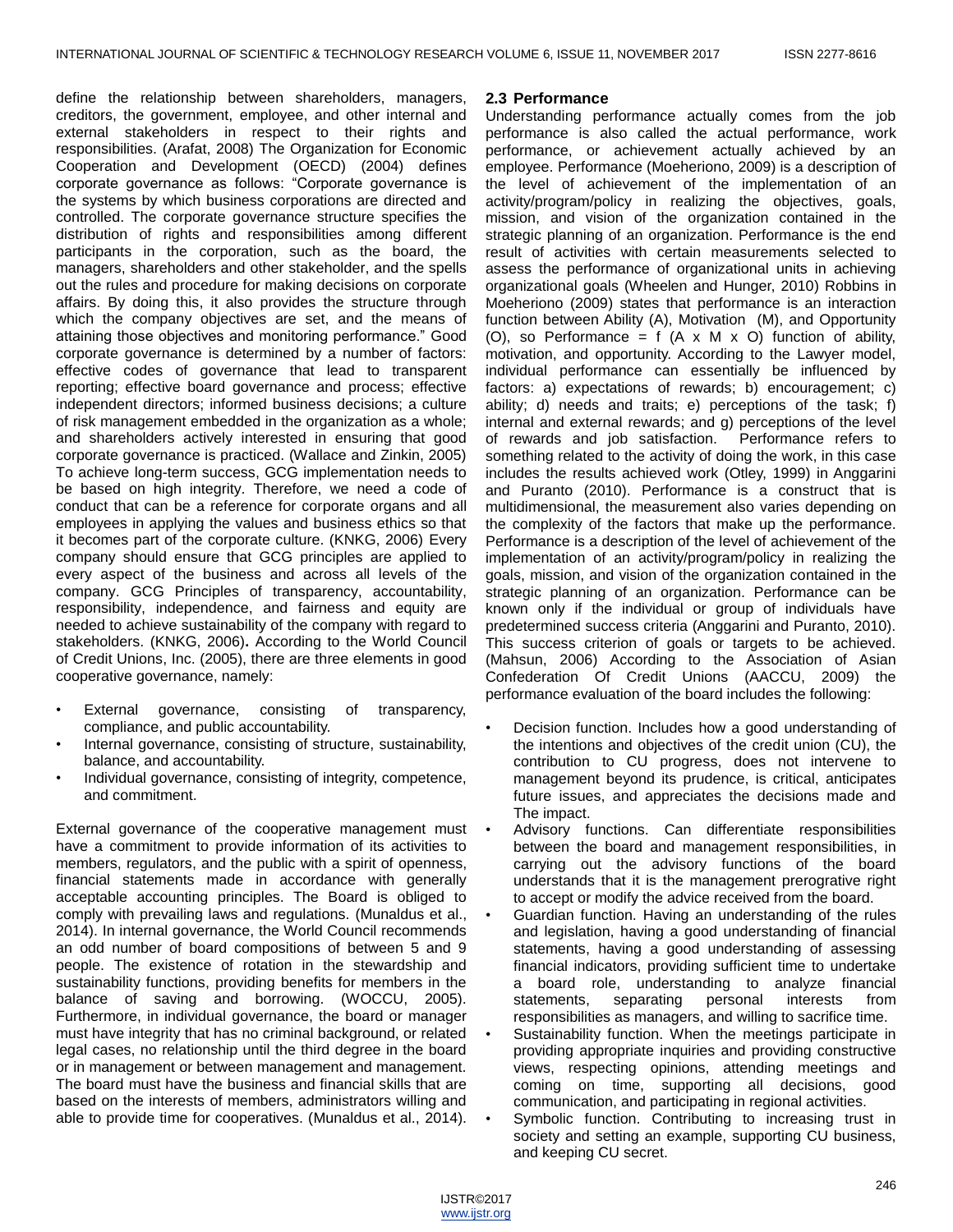### **3 THEORETICAL FRAMEWORK**

As Agrawal and Knoeber (1996), stated that the design and implementation of Internal Control is an effort to improve business performance. Walsh and Seward (1990) disclose, the performance of the company depends on the efficiency of internal control mechanisms and corporate extern. Root (1998) explains that controls include an integrated collection of policies, procedures, planning processes, strategy formulations, functions, systems, initiatives, activities, and other actions undertaken by management to achieve business objectives that are represented in performance improvement. Ittner (1998) states, the selection of performance measures will largely determine whether a control system can be applied to monitoring and controlling corporate strategic planning. Pratolo (2007) internal control directly affects partially on company performance. Prasetyo and Nurul (2007) internal control has positive but not significant effect on performance. Dineshkumar et al. (2013) study showed there is a strong relationship between internal control system and organizational performance of the Sri Lanka Telecom limited. And also internal control of the Sri Lanka Telecom limited will lead to high organizational performance in the future. Supriadi et al. (2014) The internal control system has a significant positive effect on performance. Azlina and Amelia (2015) stated that Internal Control has a positive and significant effect on government performance. Kinyua et al. (2015) there was significant association between internal control environment and financial performance recommends that internal control environment should be enhanced to further improve the financial performance of companies quoted in Nairobi Securities Exchange. Triadi and Suputra (2016) internal control have positive and significant influence to managerial performance. Rismawan and Amilin (2016) the implementation of internal control significantly influence the performance. Oppong et al. (2016) Internal control systems significantly enhances the performance of the faith-based NGOs, in two aspect; economy and efficiency but does not necessarily make the them effective. However Prasetyo and Nurul (2007) stated that internal control has positive but not significant effect on performance. Black et al. (2006) proves corporate governance is an important factor in running the company's performance. Brown and Caylor (2006) stated that corporate governance is significant and positive with firm performance. Pratolo (2007) the application of the principles of good corporate governance directly affects partially significant to company performance. Triadi and Suputra (2016) The implementation of good corporate governance principles positively and significantly influence to managerial performance. Supriadi et al. (2014) good governance have a significant positive effect on performance. Wuryani (2013) corporate governance has a significant positive effect on company performance. Setyawan and Putri (2013) good corporate governance have a positive and significant impact on financial performance. Azlina and Amelia (2015) stated that good governance has positive and significance effect on government performance. Supriadi et al. (2014) states simultaneously, internal control system, organizational citizenship behavior, and good governance have positive and significant effect on performance.

## **4 HYPOTHESIS**

Based on the research background, problems, literature, and previous research review these are the formulated hypothesis:

H1 = internal control and good cooperative governance partially affect performance

H2 = internal control and corporate governance simultantly affect performance.

## **5 RESEARCH METHODOLOGY**

#### **Research Method and Variable**

Descriptive research is basically a study to obtain a description of the characteristics of variables. While verificative research is a type of research that aims to determine the relationship between variables through a hypothesis testing. In relation to this type of research, the research method used is survey method. (Singarimbun and Effendi, 1995) The variables used in this study consist of: Internal control (X1) consisting of 5 dimensions (COSO, 1992) are: Control environment, risk assessment, control activity, information and communication, and monitoring. Good Cooperative Governance (X2) consisting of 3 dimensions (WOCCU, 2005) are: external governance, internal governance, and individual governance. Performance (Y) consisting of 4 dimensions (AACCU, 2009) are: decision making, advisory function, guardian function, sustainability function, and symbolic function.

#### **Population, Sample, and Data**

The population of this research is credit cooperative which become member of Credit Cooperative Center in West Java counted 83 credit cooperatives. The sample is part of the population that will be the object in conducting research and testing data. The method used in this sampling is purposive sampling. Sample selection criteria are cooperatives that do not have managers (board as managers). Out of 83 cooperatives, 61 primary do not have managers (board as managers). The data of research is primary data, obtained by interview and questioner to the respondent that is board as manager.

## **Data Analysis Method**

To test the research hypothesis, the steps taken by using the method of analysis quantitatively. Method of data processing is done by using statistical model. Test Validity is done to determine whether the measuring tool has been prepared really measure what needs to be measured. A measuring instrument of high validity will have a small error variant or in other words the test runs its size by providing results that match the intent of the test. Test Reliability is performed to determine whether the data collection tool shows the level of accuracy, accuracy, stability, or consistency of the tool in revealing certain symptoms of a group of individuals although done at different times. The regression model analysis was used to determine the effect of independent variables on dependent variables. Regression model used as follows:

$$
Y = a + b_1 X_1 + b_2 X_2 + e
$$

|                             | $=$ Performance                   |
|-----------------------------|-----------------------------------|
| а                           | $=$ Constant                      |
| $b_1$ and $b_2$<br>variable | = regression coefficients of each |
| $X_1$                       | $=$ Internal Control              |
| $X_2$                       | = Good Cooperative Governance     |
| е                           | $=$ error                         |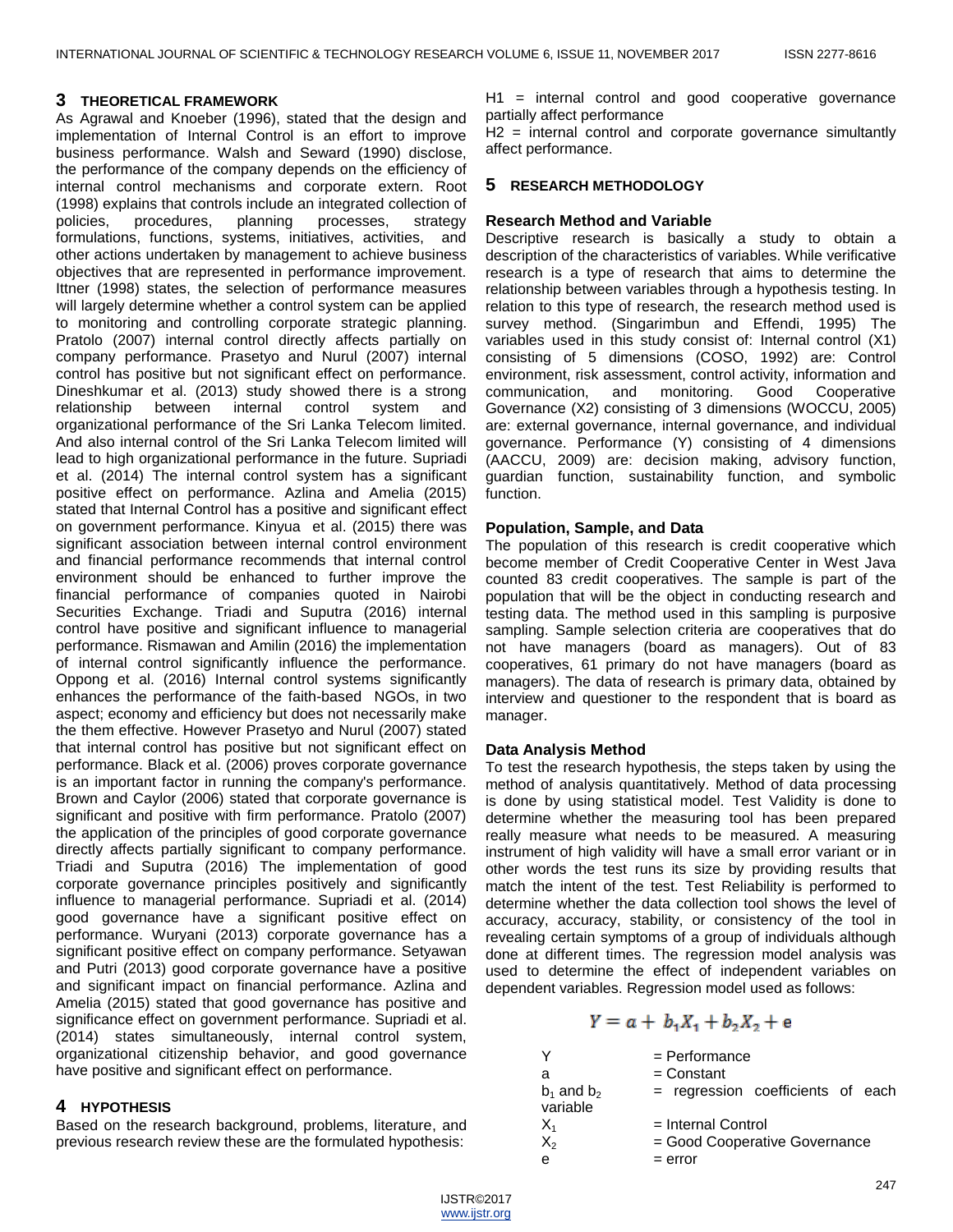Determination Coefficient Test  $(R^2)$ , If the value of determination close to 1 indicates the ability of independent variables in explaining the dependent variable is stronger. The t-statistic test is conducted to test and see how far each independent variable influences the dependent variable individually. Ghozali (2011)

Decision criteria:

- If sig value  $> \alpha$  (0,05) means hypothesis not proven
- If the sig value  $< \alpha$  (0.05) means hypothesis proven

F-Statistic test is done to know whether or not the influence of independent variable to dependent variable simultaneously, with significant level equal to 0.05.

Decision criteria:

- If significant value  $< \alpha$  (0,05) then Ho is rejected and Ha accepted so can be concluded, independent variable have significant effect to dependent variable.
- If significant value  $> \alpha$  (0.05) then Ho accepted and Ha rejected so it can be concluded independent variable has no significant effect on the dependent variable.

# **6 RESULTS AND DISCUSSIONS**

## **Profile of Respondents**

A total of 61 questionnaires were distributed to primary cooperatives, 22 returned questionnaires. Profile of respondents by type of position and level of education can be seen at table 2 and 3.

## **Testing of Research Instruments**

Based on the results of processing using product moment correlation (index validity) obtained the test results of validity as follows; The results of the calculation of the validity of internal control research instruments consisting of 11 questions related to the control environment, risk assessment, control activities, information and communication, and monitoring all meet the requirements of validity, because the correlation coefficient  $\geq 0.30$ . The results of calculating the validity of good cooperative governance research instruments consisting of 21 questions related to external governance, internal governance, and individual governance all meet the requirements of validity, since the correlation coefficient is  $\geq$ 0.30. The result of calculation of validity of performance research instrument consisting of 27 questions related to decision making, advisory function, guardian function, sustainability function, and symbolic all meet the  $0.30 \ge$ requirements of validity, because the correlation coefficient is  $\geq$  0.30. Based on the results of processing using alphacronbach method obtained reliability test results as follows; Result of reliability research instrument test about internal control with 11 question has value of reliability coefficient 0.903; good cooperative governance with 21 questions has a value of reliability coefficient of 0.954; and performance with 27 questions has a value of reliability coefficient of 0.971. Value of reliability coefficient for questionnaires of three research variables > 0.70, this result indicates that the questionnaire items on the three variables reliable.

## **Descriptive Analysis of Research Variables**

Especially for the data of the questionnaire, so much easier in interpreting the data of responses of respondents who have

accumulated, conducted categorization of respondents score. Categorization of respondents score is useful to provide an overview of internal control, good cooperative governance, and performance. According to Cooper and Schindler (2006) for ordinal data or interval/ratio data that have asymmetric distribution, the centralizing measure can be performed through the distribution of inter quartile ranges. To facilitate in describing each research variable, then made categorization as follows:  $4 - 5 = \text{Very Good}; 2 - 4 = \text{Good}; 2 - 3 = \text{Good}$ enough; And  $1 - 2 =$  Less Good. Internal controls are measured through five dimensions and operationalized into 11 questions. In general average score for dimensions of internal control is good. (Table 4.). Good cooperative governance is measured through three dimensions and operationalized into 21 questions. In general average score for dimensions of good cooperative governance is good. (Table 5.). Performance is measured through five dimensions and operationalized into 27 questions. In general average score for dimensions of performance is good. (Table 6.)

## **Hypothesis Testing**

#### **The Effect of Internal Control and Good Cooperative Governance Partially on Performance**

Regression equation based on statistical test results as follows (Table 7.):

$$
Y = 0.813 + 0.170X_1 + 0.618X_2
$$

Based on the calculation of SPSS version 22 for the effect of internal control on the performance of the results obtained value of significance of  $0.513 > 0.05$ . Partially means that internal control does not affect performance. (Table 7.) It indicates that the application of a control environment (standardized financial statements, assignment procedures, planning frameworks, implementation, control, and supervision), Risk assessment (positive impact on all components and board rotation), Control activities (supporting the control structure and the existence of policies and procedures), Information and communication (information has been communicated and internal and external communication), and monitoring (effective monitoring procedures and documentation of monitoring procedures) are still not effective in relation to performance achievement. Empirical evidence indicates the board as well as the manager so that there is a conflict of interest. The board who make cooperative policy as well as who run it, so that this causes internal control does not affect the performance. This is in line with research by Prasetyo and Nurul (2007) who found that internal control has no significant effect on company performance. Shanmugam, Haat, dan Ali (2012) conclude even though internal control strongly not affect the performance of Small and Medium Enterprises (SMEs) but a significant relationship does exist between these variable it is recommended to business owners to implement the internal control framework which hopefully will contribute to the success of the business. The influence of good cooperative governance on the performance obtained by the result of significance value 0.025 < 0.05. Partially means that good cooperative governance affects performance. (Table 7.) This indicates that the implementation of external governance (commitment, compliance with regulations, and audit of financial statements), Internal governance (board rotation,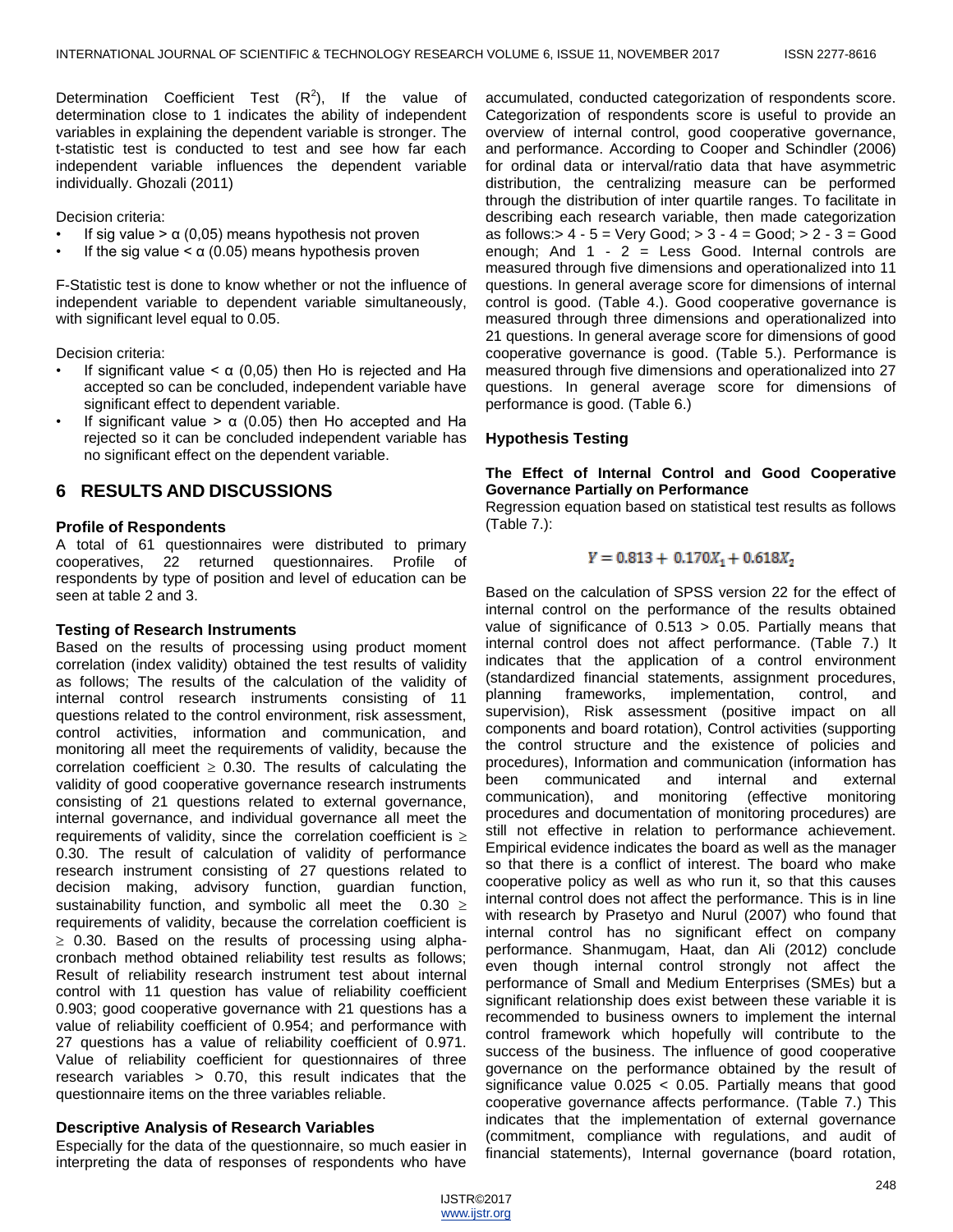loyalty, member participation, sustainability strategy, succession planning, benefits for members, and accountability reports), and individual governance (codes of ethics, no criminal background, competence in accounting and finance, the ability to manage a business, providing time to organize cooperatives, respecting decisions, and not having individual interests) are well under way and can affect performance. This is in line with the study of Black et al. (2006), Brown and Caylor (2006), Pratolo (2007), Triadi and Suputra (2016), Supriadi, Herawati, and Adiputra (2014), Wuryani (2013), Setyawan and Putri (2013), and Azlina and Amelia 2015) states Good Governance has an effect on performance.

#### **The Effect of Internal Control and Good Cooperative Governance Simultaneously On Performance**

The result of  $R^2$  shows the number of 0.524. That is, the influence of internal control and governance to the performance of 52.40% while the remaining 47.60% influenced by other variables. (Table 8.). Based on the calculation of SPSS version 22 the influence of internal control and good cooperative governance simultaneously to the performance of the results obtained value of significance 0.001 < 0.05. Means simultaneously internal control and good cooperative governance affect the performance. (Table 9.) Internal control frameworks are well implemented and supported by compliance with good cooperative governance principles will ultimately affect performance. This is in line with research that has been done by Supriadi, Herawati, and Adiputra (2014).

## **4 CONCLUSION AND SUGGESTION**

Based on the research results can be concluded:

- 1. Internal Control has no significant effect on performance.
- 2. Good cooperative governance has significant effect on performance.
- 3. Internal control and good cooperative governance simultaneously have a significant effect on performance.

Suggestions that can be submitted are as follows:

- 1. For future researchers because of the low response rate of the respondents may be able to influence the final result. Therefore for further research is suggested to increase the number of respondents.
- 2. Further research may also consider including other variables that may affect performance such as organizational culture and organizational commitment. This is because the culture of cooperative organizations that have its own characteristics compared with other business activities. Organizational commitment of boards, especially managers is needed to contribute to the progress of cooperatives.
- 3. Related to internal controls, the board may make mapping of business risks that may occur in relation to performance achievement.

## **ACKNOWLEDGMENT**

The authors wish to thank faculty economics of Widyatama University Bandung Indonesia.

## **REFERENCES**

[1] Agrawal, Anup and Knoeber, Charles R. 1996. Firm Performance and Mechanism to Control Agencyproblem Between Managers and Shareholders. Journal of Financial and Quantitative Analysis. Vol 34. No 3. September.

- [2] Anggarini, Yunita dan Puranto, B. Hendra. 2010. Anggaran Berbasis Kinerja Penyusunan APBD Secara Komprehensif. UPP STIM YKPN. Yogyakarta.
- [3] Arafat, Wilson. 2008. How to Implement GCG (Good Corporate Governance) Effectively. Skyrocketing Publisher.
- [4] Association Of Asian Confederation Of Credit Unions. 2009. Governance Framework for Credit Unions. Credit Union Solution No. 14, Revised October 13.
- [5] Azlina, Nur dan Amelia, Ira. 2015. Pengaruh Good Governance Dan Pengendalian Intern Terhadap Kinerja Pemerintah Kabupaten Pelalawan. Jurnal Ekonomi Dan Bisnis (Jenius). Vol. 5 No. 1, Jan.
- [6] Black, B., Jang, H., and Kim, W. 2006. Does corporate governance predict firms' market values? Evidence from Korea. Journal of Law, Economics, and Organization.
- [7] Brown, L.D. and Caylor M.L. 2006. Corporate Governance and Firm Valuation. Journal of Accounting and Public Policy. Vol. 25. No. 4.
- [8] Channar, Zahid Ali, Maha Khan, and Irfan Haider Shakri. 2015. Internal Control Effectiveness & Its Relationship With Financial Performance. IBT Journal of Business Studies (Formerly Journal of Management & Social Sciences). Vol. 11. No. 2, (Fall).
- [9] Committee of Sponsoring Organization (COSO) of the Treadway Commission. 1992. Addendum 1994. Internal Control-Integrated Framework. AICPA Publication,
- [10] Cooper, D. R. and Schindler, P. S. 2006. Business Research Methods. 9<sup>th</sup> edition. International edition. Mc Graw Hill.
- [11] Dineshkumar, Sabina And Priya Kogulacumar. 2013. Internal Control System And Its Impact On The Performance Of The Sri Lanka Telecom Limited In Jaffna District. International Journal Of Advanced Computer Technology. Vol. 2. No.6, Dec.
- [12] Djohan, Djabaruddin. 2017. Kontribusi Koperasi Terhadap PDB. Kompas. 18 Februari.
- [13] Ghozali, Imam. 2011, Analisis Multivariate dengan Menggunakan SPSS 20. 0. Semarang: Badan Penerbit Universitas Dipenegoro.
- [14] Ittner . C.D. & Larcker D.F. 1998. Innovations in Performance Measurements: Trends and Research Implications. Journal of Management Accountinmg Research. Published by The Management Accounting Section of The American Accounting Association. Vol 10.
- [15] Kinyua, John K, Roselyn Gakure, Mouni Gekara, and George Orwa. 2015. Effect of Internal Control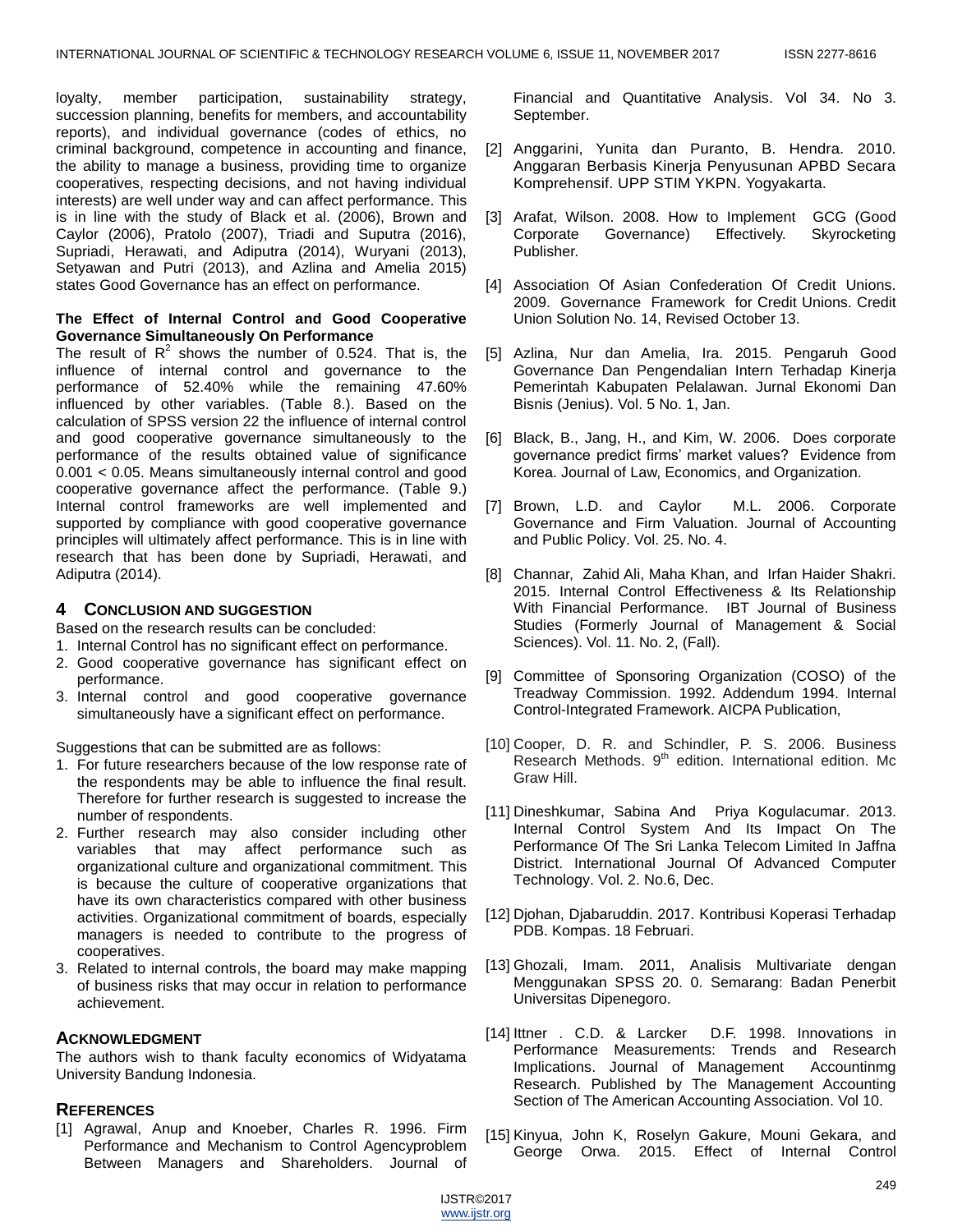Environment on the Financial Performance of Companies Quoted in the Nairobi Securities Exchange. International Journal of Innovative Finance and Economics Research 3(4). Oct-Dec.

- [16] KNKG. 2006. Pedoman Umum Good Corporate Governance Indonesia. Komite Nasional Kebijakan Governance.
- [17] Konrath, Laweey F. 2002. Auditing Concepts and Applications, A Risk-Analysis Approach. 5<sup>th</sup> Edition. West Publishing Company.
- [18] Mahsun, Mohammad. 2006. Pengukuran Kinerja Sektor Publik. Edisi Pertama. BPFE.Yogyakarta.
- [19] Moeheriono. 2009. Pengukuran Kinerja Berbasis Kompetensi. Ghalia Indonesia.
- [20] Moeller, Robert R. 2004. Sarbanes-Oxley and the New Internal Auditing Rules. John Willey & Sons, Inc.
- [21] Munaldus, Yuspita, Karlena, dan Herlina. 2014. Kiat Mengelola Credit Union. Penerbit Elex Media Komputindo, Jakarta.
- [22] Oppong, Moses, Alexander Owiredu, Virgil Nbellah Abedana, and Evans Asante. 2016. The Impact of Internal Control on the Performance of Faith-Based NGOs in Accra. Research Journal of Finance and Accounting (Online). Vol.7. No.12.
- [23] Pitman, Lynn. 2005. Cooperatives in Wisconsin. University of Wisconsin Center for Cooperatives. Madison.
- [24] Pratolo, Suryo. 2007. Good Corporate Governance Dan Kinerja Bumn Di Indonesia: Aspek Audit Manajemen Dan Pengendalian Intern Sebagai Variabel Eksogen Serta Tinjauannya Pada Jenis Perusahaan. Simposium Nasional Akuntansi X. Makasar.
- [25] Rismawan, Jhoni dan Amilin. 2016. Pengaruh Pelaksanaan Pengendalian Intern Dan Komitmen Organisasi Terhadap Kinerja Pengelolaan Keuangan Daerah. Jurn al Ilmiah Ilmu Ekonomi. Vol. 5. Edisi 9. Okt.
- [26] Root, Steven J. 1998. Beyond COSO Intenal Control To Enhance Corporate Governance. John Willey & Sons. INCA.
- [27] Shanmugam, Jaya Kumar, Haat, Mohd Hassan Che, and Ali, Azwadi. 2012. The Impact of Internal Control on The Performance of Small and Medium Enterprise: Malaysian Evidence, SIBR Conference on Interdisciplanary Business and Economics Research,  $7<sup>th</sup> - 9<sup>th</sup>$ June, http://www.researchgate.net/publication/281478933 (August, 5th 2017)
- [28] Singarimbun, Masri dan Sofyan Effendi. 1995. Metode Penelitian Survai. Edisi Revisi. Jakarta: Penerbit LP3ES.
- [29] Setyawan, Komang Meitradi dan Putri, I Gusti Ayu Made Asri Dwija. 2013. Pengaruh Good Corporate Governance Terhadap Kinerja Keuangan Lembaga Pekreditan Desa Di Kecamatan Mengwi Kabupaten Badung. E-Jurnal Akuntansi Universitas Udayana 5.3.
- [30] Supriadi, Ida Bagus Putu Ery, Herawati, Nyoman Trisna, dan Adiputra, I Made Pradana. 2014. Analisis Pengaruh Sistem Pengendalian Internal, Organizational Citizenship Behaviour Dan Good Governance Terhadap Kinerja Organisasi Berdasarkan Perspektif Balanced Scorecard (Studi Kasus Pada Dinas Pendapatan Kabupaten Buleleng). E-Journal S1 Ak Universitas Pendidikan Ganesha Jurusan Akuntansi Program S1.Vol. 2. No.1.
- [31] Triadi, A.A. Lina dan Suputra, I.D.G Dharma. 2016. Pengaruh Pengendalian Intern Dan Penerapan Prinsip-Prinsip Good Corporate Governance Terhadap Kinerja Manajerial. E-Jurnal Akuntansi Universitas Udayana. Vol.16.2. Agustus.
- [32] Wallace, Peter and Zinkin, John. 2005. Mastering Business in Asia: Corporate Governance. John Willey & Sons (Asia) Pte Ltd.
- [33] Walsh, James P and Seward, James K. 1990. On The Efficiency of Internal and Eksternal Corporate Control Mechanism. Academy of Management Review. Vol. 15, No.3.
- [34] Wheelen, Thomas L. and Hunger , David J. 2010. Strategic Management Business Policy. International Edition. Eleven Edition. Prentice Hall International.Inc.
- [35] Woccu, 2005. Credit Union Governance White Paper provided by World Council of Credit Unions, Inc.
- [36] Wuryani, Eni. 2013. Pengaruh Earning Management Dalam Memediasi Hubungan Antara Good Corporate Governance dan Kinerja Perusahaan Pada Peserta CGPI Tahun 2004-2008. Jurnal Akuntansi & Manajemen. Vol. 24. No. 2. Agustus.
- [37] Zaman, Mahbub. 2001. Turnbull-Generating Undue Expectations of the Corporate Governance Role of Audit Committee. Managerial Auditing Journal.Vol.16. No.1.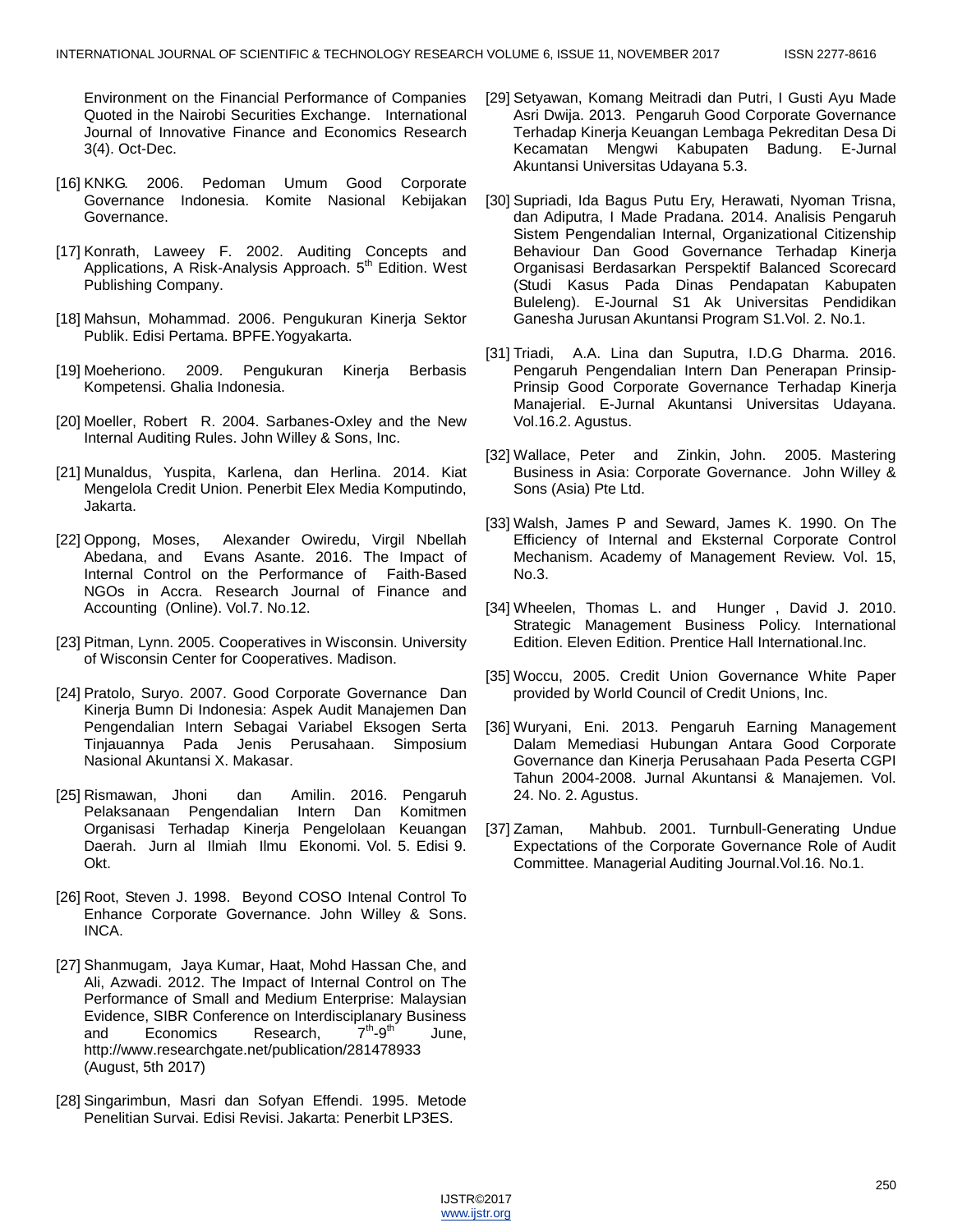## **APPENDIX**

#### *Tabel 1: Purposive Sampling*

| No. | <b>Description</b>                                                                                                             | Amount |
|-----|--------------------------------------------------------------------------------------------------------------------------------|--------|
| . . | Credit Cooperative Population of Credit Cooperative Center in West Java                                                        | 83     |
| 2.  | Credit Cooperative member of Credit Cooperative Center in West Java who has manager                                            | (22)   |
| 3.  | Sample Credit Union Cooperative Credit Center Cooperative members in West Java who<br>do not have managers (board as managers) | 61     |

#### *Table 2.: Position Type*

| <b>Position</b>            | <b>Amount</b> | %     |
|----------------------------|---------------|-------|
| Chairman                   |               | 77.3% |
| Vice Chairman              |               | 4.5%  |
| Secretary                  |               | 4.5%  |
| Treasurer                  |               | 4.5%  |
| <b>Education Committee</b> |               | 9.2%  |
| Total                      | つつ            | 100%  |

Source: research questionnaire (processed)

## *Table 3: Educational level*

| <b>Education</b>   | Amount | %     |
|--------------------|--------|-------|
| Postgraduate       |        | 9.2%  |
| <b>Bachelor</b>    | 10     | 45.5% |
| <b>Diploma</b>     | 3      | 13.6% |
| <b>High School</b> |        | 27.2% |
| Junior School      |        | 4.5%  |
| Total              | 22     | 100%  |

Source: research questionnaire (processed)

#### *Table 4: Average Recapitulation of Internal Control Score*

| No. | <b>Dimensions</b>             | <b>Mean Score</b> | <b>Criteria</b> |
|-----|-------------------------------|-------------------|-----------------|
|     | Control environment           | 3.89              | Good            |
|     | Risk assessment               | 3.91              | Good            |
|     | Control activities            | 3.59              | Good            |
|     | Information and communication | 4.05              | Verv Good       |
| 5   | Monitoring                    | 3.25              | Good            |
|     | <b>Grand Mean</b>             | 3.74              | Good            |

Source: research questionnaire (processed)

*Table 5: Average Recapitulation of Good Cooperative Governance Score*

| No. | <b>Dimensions</b>          | <b>Mean Score</b> | Criteria  |  |
|-----|----------------------------|-------------------|-----------|--|
|     | <b>External Governance</b> | 3.76              | Good      |  |
|     | Internal Governance        | 4.08              | Verv Good |  |
|     | Individual Governance      | 3.88              | Good      |  |
|     | <b>Grand Mean</b>          | 3.91              | Good      |  |

Source: research questionnaire (processed)

*Table 6: Average Recapitulation of Performance Score*

| No. | <b>Dimensions</b>       | <b>Mean Score</b> | <b>Criteria</b> |
|-----|-------------------------|-------------------|-----------------|
|     | decision making         | 3.82              | Good            |
|     | advisory function       | 3.88              | Good            |
|     | quardian function       | 3.70              | Good            |
|     | sustainability function | 3.99              | Good            |
|     | Svmbolic                | 4.09              | Verv Good       |
|     | <b>Grand Mean</b>       | 3.90              | Good            |

Source: research questionnaire (processed)